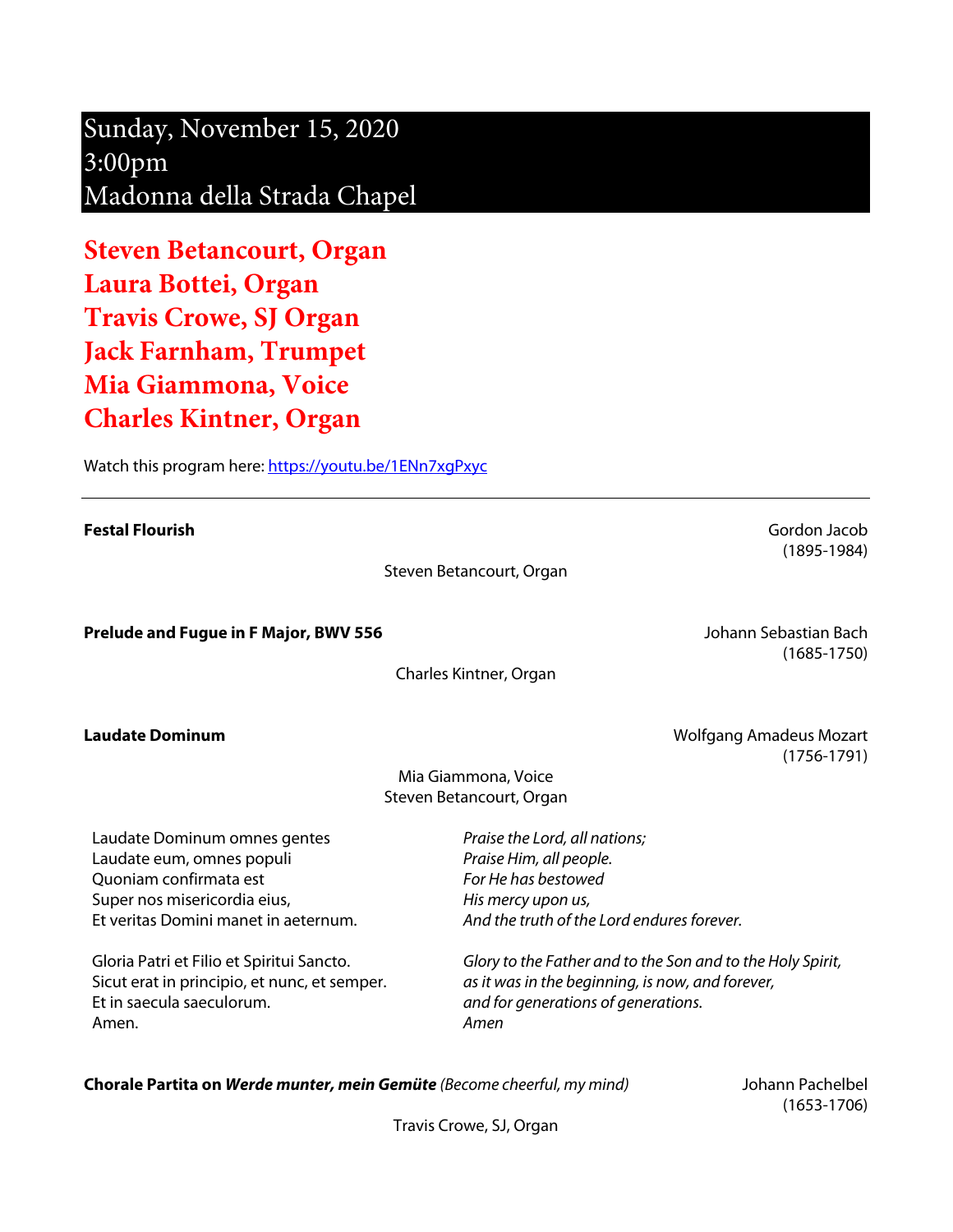**Eternal Source of Light Divine**, from the "Ode for the Birthday of Queen Anne" George Frideric Handel

Mia Giammona, Voice Jack Farham, Trumpet Steven Betancourt, Organ

Eternal source of light divine With double warmth thy beams display And with distinguish'd glory shine To add a lustre to this day.

**Prelude and Fugue in G Major, BWV 541 Johann Sebastian Bach** Johann Sebastian Bach

Laura Bottei, Organ

**Steven Betancourt**is the Assistant Director of Campus Ministry at Loyola University Chicago. In this role he oversees the administration of Madonna della Strada Chapel and is the Director of Music for the chapel. He directs the Morning Choir, Schola Cantorum, teaches applied organ and plays for all liturgies in the chapel. Steven leads the weekly Evening Prayer in the style of Taizé and coordinates the student lead Evening Ensemble *THE9*. He is a resource to campus partners for liturgical music needs. Steven grew up in Norwalk, California and moved to Chicago in 2000.

Steven is the Past Dean of the Chicago Chapter of the American Guild of Organists (2014-2017). Steven earned his B.A. in music education from Whittier College in California studying with Dr. Frances Nobert and David McVey. His M.M. from Indiana University-Bloomington was a double-major program in organ performance and church music. His teachers at Indiana included: Drs. Larry Smith, Carla Edwards and Marilyn Keiser.

Steven's interests in his free time include running, opera, French language and culture, exploring the great city of Chicago by "L" and Divvy, summer beach volleyball, and his beloved Boston Terrier, Bailey Buttons.

> **Laura Bottei** is a senior at Loyola University Chicago pursuing degrees in music and psychology. A native of Green Bay, Wisconsin, Laura began studying piano at the age of 5. At Loyola, she studies organ with Steven Betancourt, voice with Sarah Ponder, and previously studied piano with Anthony Molinaro. During the 2019-20 and 2020-21 academic years, she is serving as the organ scholar at Fourth Presbyterian Church in Chicago. In addition, Laura served this past summer as the resident organist on a small island off mid-coast Maine. Her other interests include the psychology of music, musical theatre, yoga, and dogs.







(1685-1750)

(1685-1759)